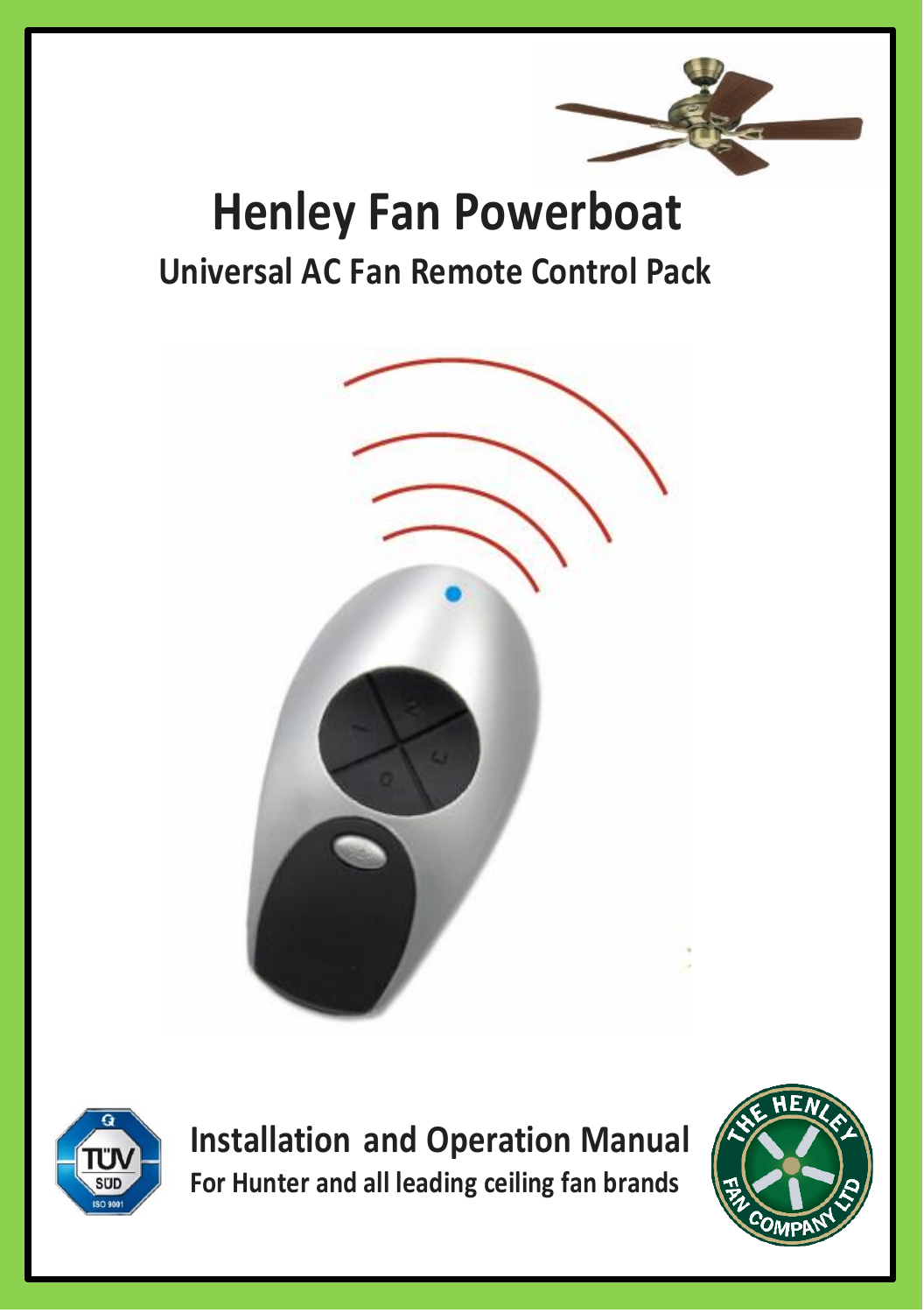## **Explanation of symbols:**



# **Dangerous electric voltage**

Warn the user of the dangers caused by electricity.



### **Careful**

Particular note for the user.

### **The Henley Fan Universal Powerboat**

This RF remote had been developed exclusively for controlling AC type ceiling fans only. It cannot be used for BLDC or EC type motors. The motor can be switched between 3 speeds and off by using the appropriate button. If present, a light kit could be switched independently from the motor function, on and off or dimmed by a full range dimmer (with a dimmable bulb).

| <b>Technical data:</b>           | <b>Henley Fan Powerboat</b>               |
|----------------------------------|-------------------------------------------|
| Versions & Code                  | <b>Universal COPB &amp; Hunter COPBRH</b> |
| Manufacturer                     | Rhine, Taiwan                             |
| Design & Approval                | Casa Germany, TUV                         |
| Mains voltage                    | 230 Volt ~ 50 Hz                          |
| Motor max power                  | 115 Watt                                  |
| Radio Frequency                  | 434 Hz                                    |
| Protection class                 |                                           |
| No. of speeds                    | 3                                         |
| Power light kit max.             | 300 Watt                                  |
| Full range dimmer                | selectable (DIP switch 5 in handpiece)    |
| Weight                           | 150 <sub>g</sub>                          |
| Subject to change without notice |                                           |

#### **Contents:**

1 x RF Transmitter 1 x Receiver 2 x Connector blocks 1 x Wall cradle 1 x Double-side tape for wall cradle *Batteries are not included.*

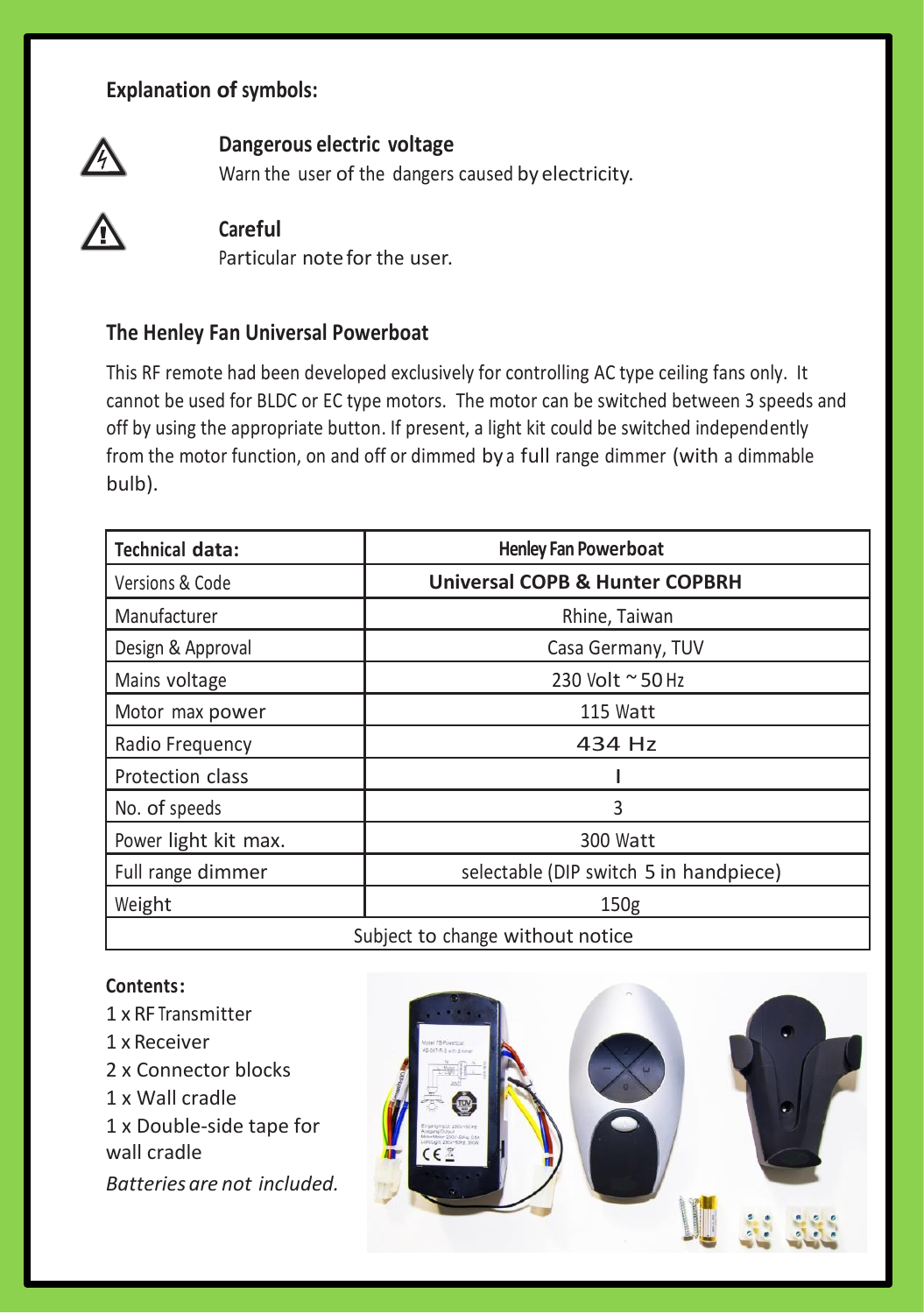

### **Important – Avoid damage**

If your fan has a pull chain then it must first be set on the highest speed otherwise you risk damaging your receiver and motor. Damage as a result is not covered by the warranty! Only operate the unit when fully assembled.



# **Caution**

According to VDE 0100 rule this device should only be installed by a qualified electrician.

- The voltage details on the nameplate must conform with the available mains voltage. The building mains must be earthed!
- Do not damage the wires during the installation.
- Ensure no wires are damaged or pinched.
- Do not use in humid, dampt or wet rooms or if any danger of fire or explosion.
- Turn mains power off before starting installation.
- Do not use on DC or EC ceiling fans or different supply voltage.

### **Electric wiring diagram**



**Caution** - Please follow the yellow sticker on the receiver. All the leads are clearly marked. If using a Hunter fan then simply line up the connector blocks so that the lead colours match and push together. For any other brand the blocks **must** be cut off on both sides and the enclosed or any standard electrical blocks used instead.

NB: There is no black/white light wire going into the receiver from the main, only coming out of it to go to the fan motor as that is the light power lead.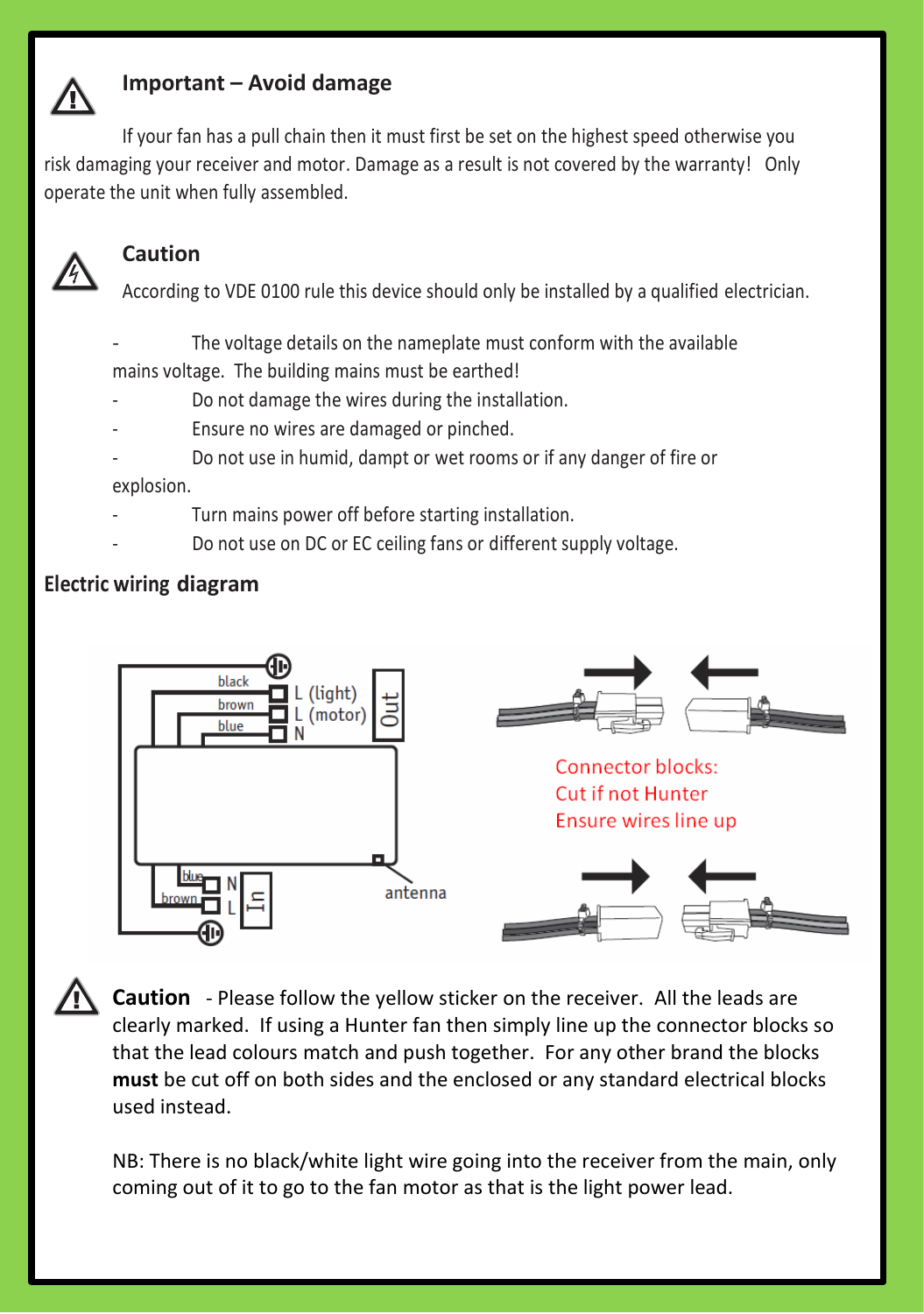

# **Installation**

# P**ositioning Receiver (For fan with downrod)**



- 1. Place the receiver as shown in sketch 1 and 2 into the mounting bracket. Hugger fans will have more room. Lay the black antenna wire on top of the receiver into the canopy. Note the fit will be tight due to limited space this is normal.
- 2. Make the electrical connection to your fan as per wiring diagram. **If the live to motor (L-motor) and live fan light (L-light) of your ceiling fan are connected combined, they must be separated BEFORE installing your remote-control receiver.**
- 3. Install the canopy on the mounting bracket. **The pull chain on ceiling fan must be set on highest speed**. If there is a light switch on the fan it must be turned on too. Turn the mains supply on and the remote control it is ready to be used.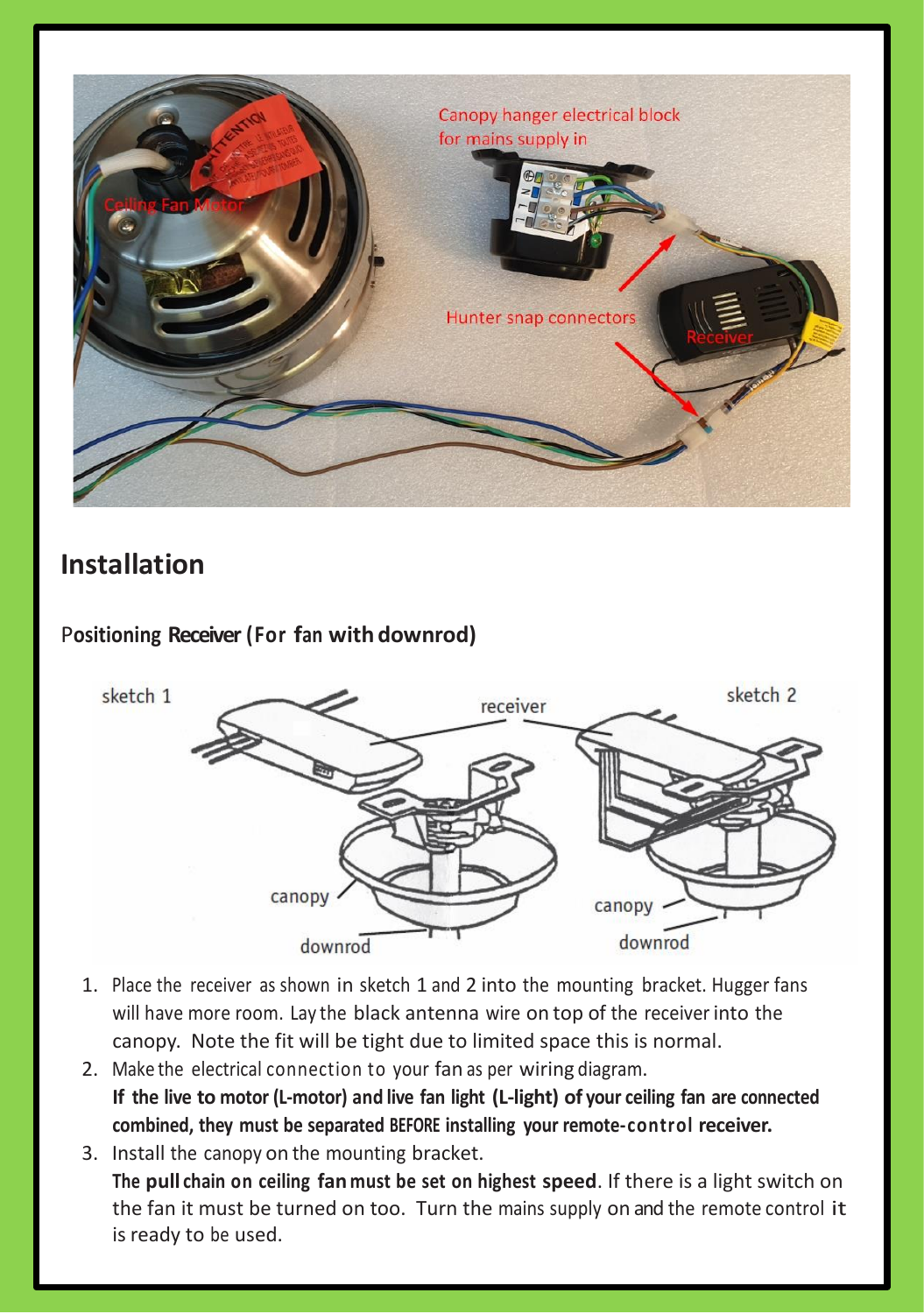# **Coding Setup& Configuration**

Receiver (sketch 4) and transmitter (sketch 5) must have the same code  $(1 - 4)$  setting in order to communicate! Slide code switches to your choice of up or down position. (Factory setting is all "up "). Use <sup>a</sup> small screwdriver or ball point pen to firmly slide up or down! The 5th pole of code switch is assigned as the special selection for light dimmer enable or light ON/OFF only (i.e. for using ESL-bulbs or non dimmable LED bulbs).



#### **Battery & Bulbs**

Only use battery type: 23A 12V and ensure it is fitted the right way around, + to the left.

The use of non-dimmable bulbs for dimming will destroy the bulb and/or the control electronics of your ceiling fan. Warranty does not cover for this!

Symptom - A "flickering" bulb during operation or irregular "flash" when switched off is a sure sign that the bulb is not dimmable.

# **Operation**

| Motor speeds: | Button 1 - Low                                                                                                           |
|---------------|--------------------------------------------------------------------------------------------------------------------------|
|               | Button 2 - Medium                                                                                                        |
|               | Button 3 - High                                                                                                          |
|               | Button 0 - Fan off                                                                                                       |
| Light kit:    | Button - Light on/off. Press the button continuously to dim the light in<br>a continuous cycle from lightest to darkest. |